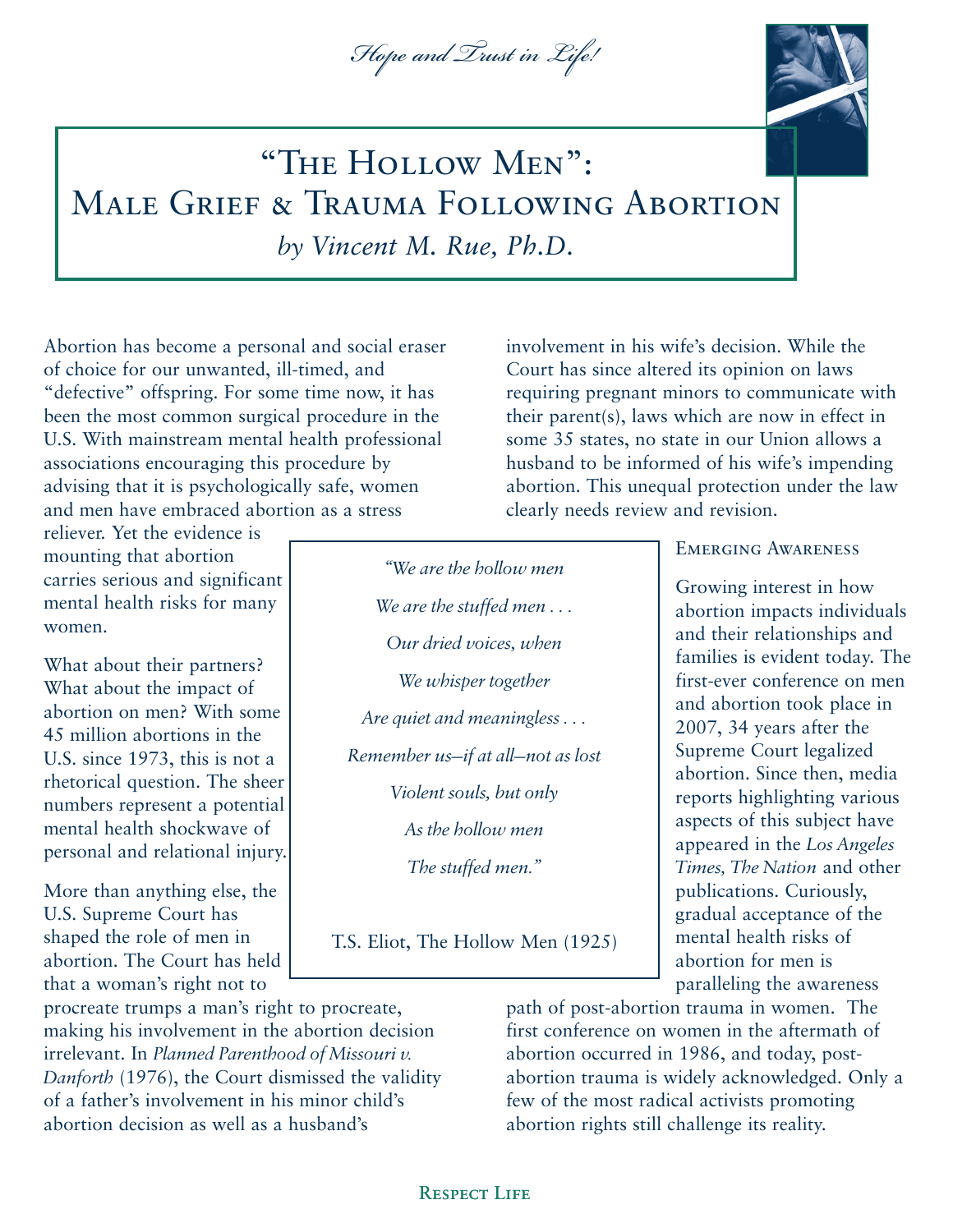*Hope and Trust in Life!*

#### His Abortion Experience

Men's responses to abortion are varied, like men themselves. How abortion impacts men is complicated by the decision-making that precedes the abortion. Prior to a woman aborting her child, there are at least seven scenarios of male involvement: (1) he does not know she is pregnant and she aborts without his knowledge; (2) he opposes the abortion and says so openly; (3) he knows about the pregnancy but hides his true feelings or beliefs against abortion from the woman, out of his attempt to "love" her and affirm her rights over her body; (4) he is ambivalent about abortion and simply goes along with his partner's decision to abort; (5) he supports and encourages her decision to abort; (6) he pressures her to abort, even threatening to leave her if she doesn't; or (7) he abandons her physically and emotionally and refuses any responsibility for her or her choices.

For men who pressure or encourage the women they care about to have an abortion, troublesome feelings can emerge later on. If they insisted on an abortion for selfish reasons or out of fear, these men can pay a great emotional price once they recognize the reality of what an abortion is and how it has affected their partners. In *Evangelium Vitae*, Pope John Paul II made it clear that by leaving her alone to face the problems of pregnancy, he indirectly encourages such a decision on her part to abort. John Paul goes on to say that "in this way the family is thus mortally wounded and profaned in its nature as a community of love and in its vocation to be the 'sanctuary of life'" (no. 59).

In a national web-based study of 135 men who have experienced an abortion, 48% of men stated that they opposed their partner's abortion and 69% reported moderate to very high stress following the abortion (Rue, Coyle, & Coleman, 2007).

For women and men, abortion can result in significant symptoms of grief, guilt, shame and trauma. Grief involves the many ways people cope with death on both the emotional and cognitive levels. Guilt is the uncomfortable awareness of wrongdoing, usually based on conscience. Shame expands on guilt fro wrongdoing and concludes that "I am bad," resulting in feelings of self hatred, worthlessness, and avoidance of others. Trauma is the core of psychological injury, usually a result of witnessing or experiencing death, over which a person feels intense fear, helplessness, and horror. Typical post-traumatic symptoms of unwanted re-experiencing of the traumatic event, avoidance of stimuli associated with the trauma, numbing of feelings, and increased arousal (overly alert and easily startled) may occur. For men in particular, suppressing feelings from abortion can both hinder recovery and reconciliation, and decrease their sense of well-being.

## WHAT DOES THE RESEARCH SHOW?

While there is much we don't know about men and abortion, there are some 28 studies on men's reactions to abortion that are informative. In one study, most men felt overwhelmed, with many experiencing disturbing thoughts of the abortion (Shostak & McLouth, 1984). Research evidence suggests that men are also less comfortable expressing vulnerable feelings of grief and loss, instead either saying nothing or becoming hostile. And of course, because no abortion occurs in a relational vacuum, the consequences of these two factors have considerable implications for men's relationships with women.

In a review of how abortion impacts relationships, Coleman, Rue & Spence (2007a) reported: (1) men tend to exert greater control over the expression of painful emotions, intellectualize grief, and cope alone; (2) men are also inclined to identify their primary role as a supporter for their partners, even after an abortion, and even if they opposed the decision; (3) men were more likely to experience feelings of despair long after the abortion than women; and (4) men are more at risk for experiencing chronic grief.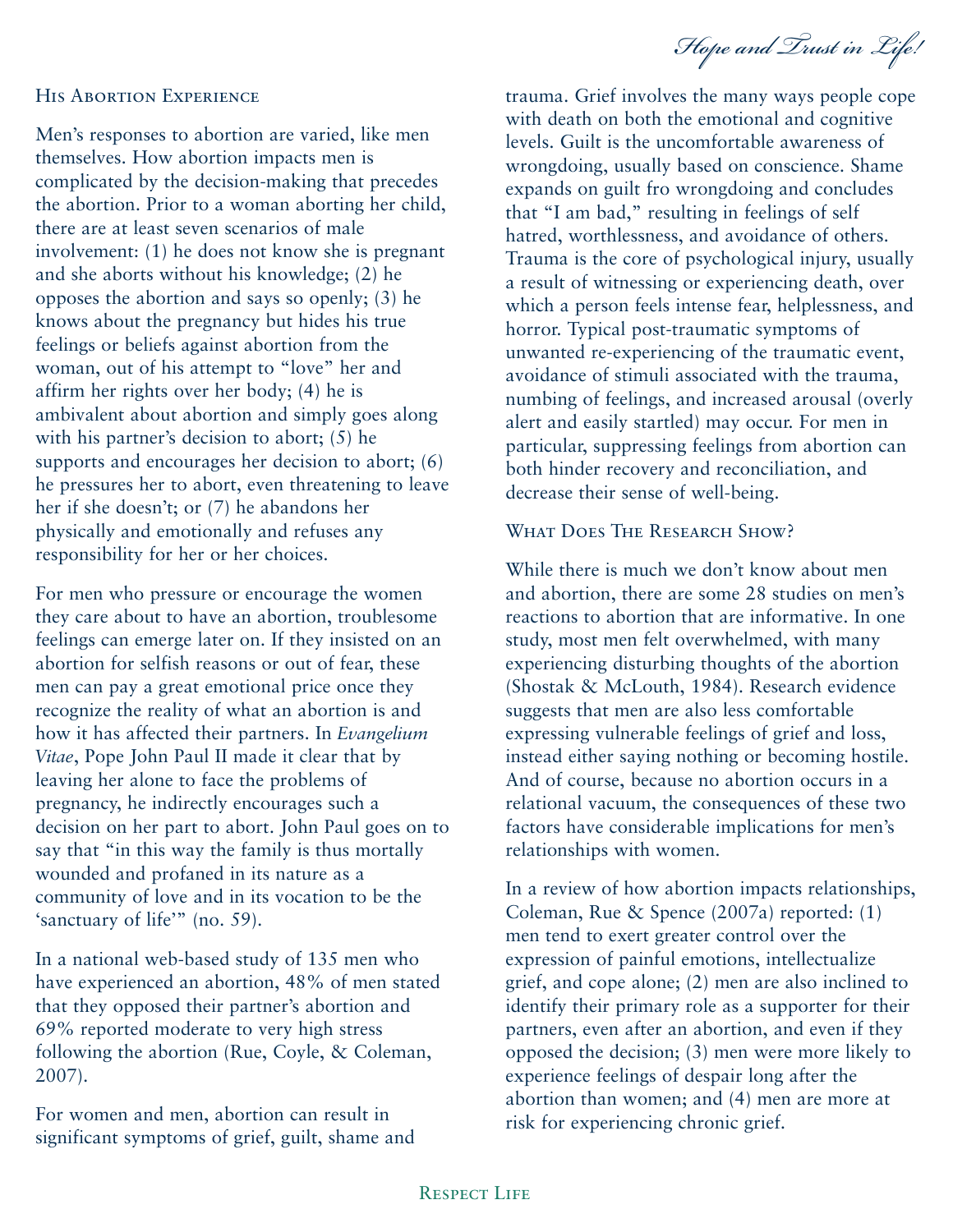*Hope and Trust in Life!*

The best evidence indicates that a minimum of 10- 30% of women who undergo an abortion report pronounced and/or prolonged psychological difficulties attributable to the abortion. These adverse psychological outcomes include guilt, anxiety, depression, sleep disturbance, relationship problems, substance abuse, symptoms of posttraumatic stress, and increased risk of suicide. Male responses to a partner's abortion include grief, guilt, depression, anxiety, feelings of repressed emotions, helplessness/voicelessness/powerlessness, posttraumatic stress, anger and relationship problems (Coyle, 2007).

Psychological injury in men following abortion is likely underestimated due to men's propensity to avoid self-disclosure. Preliminary findings in a new study found four out of ten men experienced chronic post-traumatic stress disorder (PTSD) symptoms, occurring on average 15 years after the abortion. Other disconcerting findings included: 88% feeling grief and sadness, 82% guilt, 77% anger, 64% anxiety, 68% isolation, 31% helplessness, 40% sexual problems. Certain factors predict whether men are more likely to experience abortion as traumatic: where the pregnancy was desired by them or their partner, where someone else pressured their partner into abortion, where the abortion occurred against his wishes or he didn't know about it until afterwards (Rue, Coyle, & Coleman, 2007).

Men do indeed grieve after an abortion, but they are more likely to deny their grief or internalize their feelings of loss rather than openly express them (Coyle, 2007). Then too, in our culture men are typically discouraged from expressing their feelings. When men do express their grief, they tend to do so in culturally prescribed "masculine" ways, i.e., anger, aggressiveness, silence, control. Men typically grieve following an abortion in a private way. Because of this, men's requests for help may often go unrecognized and unheeded by those around them.

Research evidence suggests that some men following the loss of their unborn child may in fact grieve more than the mother (Coleman & Nelson, 1998;

Kero & Lalos, 2000; and Lauzon et al., 2000; Mattinson, 1985). Men are more likely to feel despair after a pregnancy loss, including a pervasive sense of hopelessness, one of the signs of chronic grief (Stinson et al., 1992). It is apparent that men's lives contain greater attachments and are more profoundly affected by fatherhood than has usually been assumed.

## Risks to Masculinity & Relationships

Contemporary reliance on abortion as a "contraceptive back-up" may in fact be promoting male detachment, desertion and irresponsibility. According to Morabito (1991), abortion can actually encourage sexual exploitation of women. In this scenario, the male may view his partner's pregnancy as a "biological quirk corrected by abortion."

For some men, abortion can be the promotion of inflated self interests, a proof of virility without the burden of responsibility, a roadmap filled with empty opportunities. For others, it is yet another failure on life's highway littered with pain and shame.

Men who have experienced abortion death can become traumatized by this significant loss, many as "silent sufferers." Some become depressed and/or anxious, others compulsive, controlling, demanding and directing. Still others become enraged, and failure in any future relationship can trigger repressed hostility from their disenfranchised abortion grief. Mask or substituting the need to grieve fosters denial, and forces a male to become a "fugitive" from life, loving and healing.

Adverse psychological and behavioral effects of abortion may elevate the risk for withdrawn, antagonistic, or aggressive partner-directed behavior and increase the risk for involvement in less emotionally taxing, uncommitted relationships, including casual sex (Coleman, Rue & Spence, 2007b). For men in enduring relationships, sexual problems are not unusual, as the abortion situation resulted from sexual activity and human sexual expression is significantly affected by grief, guilt, shame and trauma.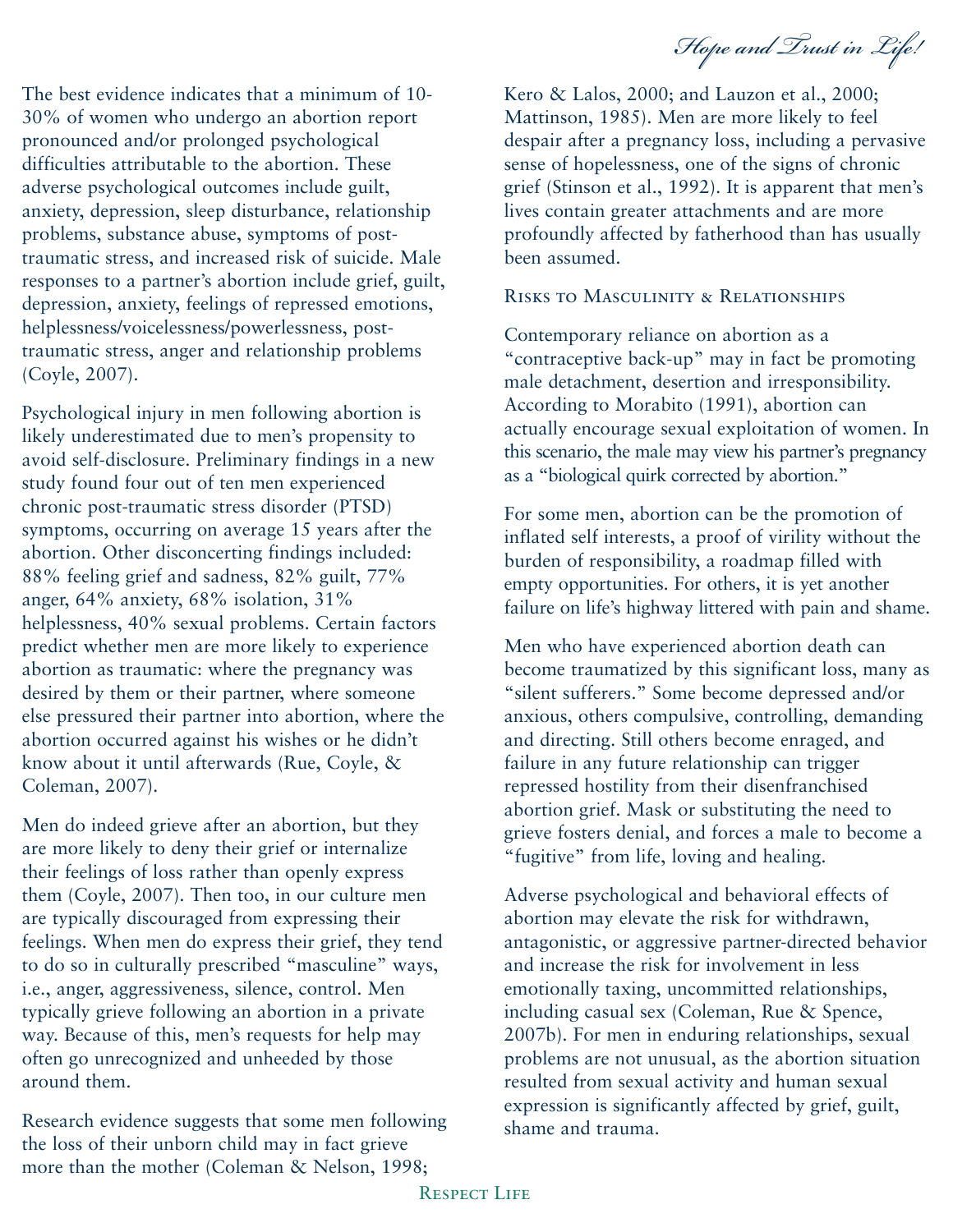*Hope and Trust in Life!*

When a male/female relationship experiences an abortion, it is likely that the following occur:

- *(1) a reduction in self-disclosures by both partners, which decreases the intimacy necessary for relationship survival;*
- *(2) increased use of defensive communication behaviors (e.g., interpersonal hostility);*
- *(3) the development of partner communication apprehensiveness (fear translated into avoidance behaviors), the erosion of trust, and the evolution into a closed system of interaction as opposed to an open and dynamic one;*
- *(4) a loss of spiritual connectedness to God and to one's partner with the advent of guilt, shame and isolation.*

There is a considerable price for both men and women when men feel they cannot talk about their experience of a partner's abortion. Men can be pushed further into "anxious masculinity," subconsciously convinced that if the world acts as if their feelings don't matter, they will just pretend not to have them (Martin, 2007). Any emotional processing of the abortion, by default, then becomes the woman's responsibility.

One of the sad realities of abortion is how caring men, who try not to hurt the women they love, in fact hurt them by saying nothing when abortion is first mentioned in the crisis decision making process. These men may be swept aside after the abortion by a fierce, often denied undercurrent of resentment stemming from their partner's feelings of abandonment. Wanting to please, these men are rejected because they were judged deficient in true love for their partners.

## **CONCLUSION**

Regardless of legal status, abortion remains an intentionally caused human death experience. As such, clinical and research evidence suggests it is capable of causing significant symptoms of grief, guilt, shame and trauma. Abortion leaves indelible footprints in the texture of masculinity, in the recesses of a man's heart, and in his reproductive history. A father is a father forever, even of a dead unborn child. In the aftermath of abortion, the real choice for men is whether to accept this biological reality, grieve the loss and seek forgiveness, or to continue denying what is inwardly known and swell the ranks of the hollowed men. Irrespective of the law, both man and woman co-created the pregnancy, and both will live with the aftermath, regardless of how some may try to celebrate "choice."

*Vincent Rue, Ph.D. is co-director of the Institute for Pregnancy Loss, Jacksonville, Florida. He is a practicing psychotherapist, researcher, lecturer, and author of a book and numerous articles in professional journals on post-abortion trauma, for which he provided the first clinical evidence in 1981.*